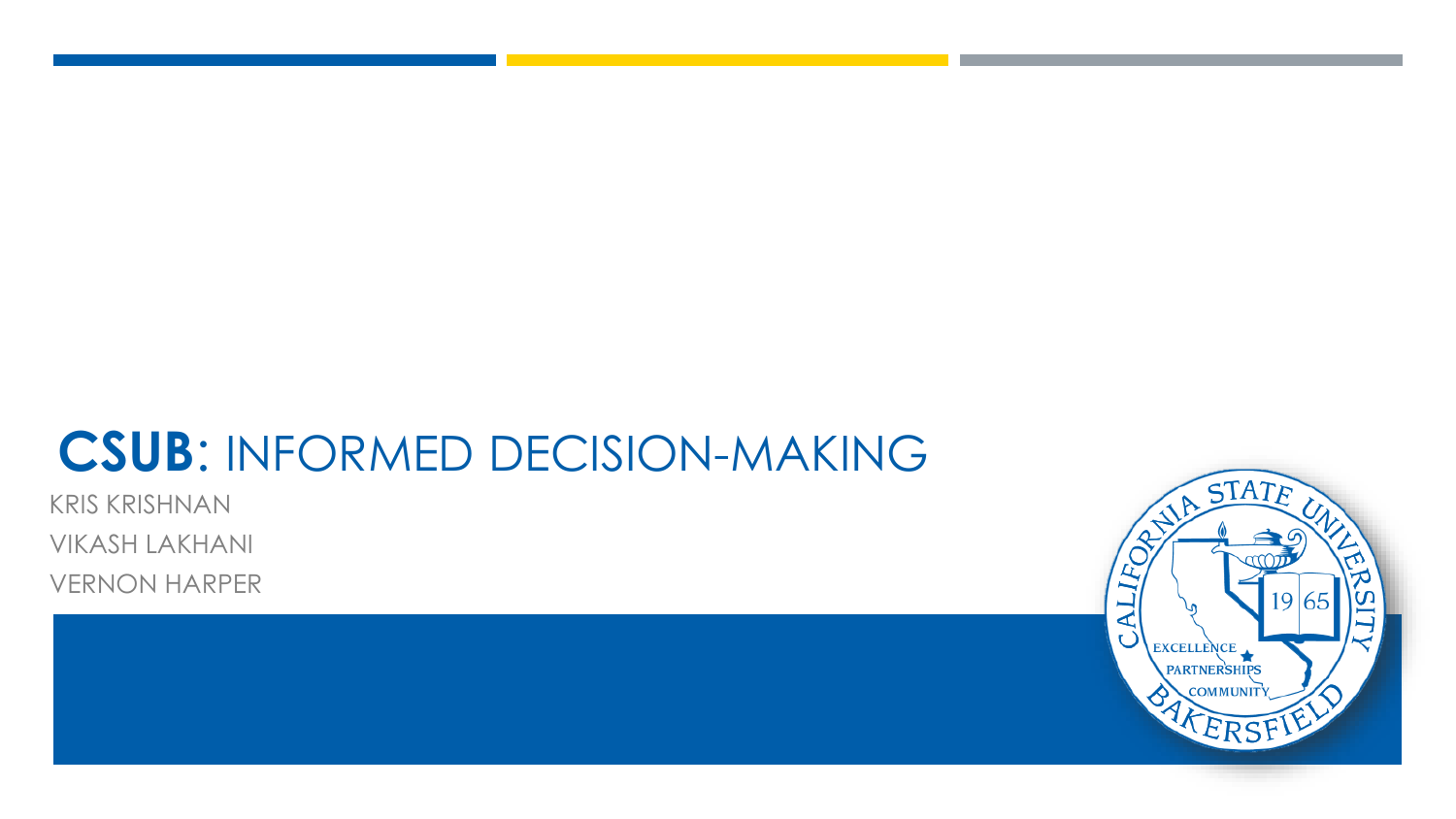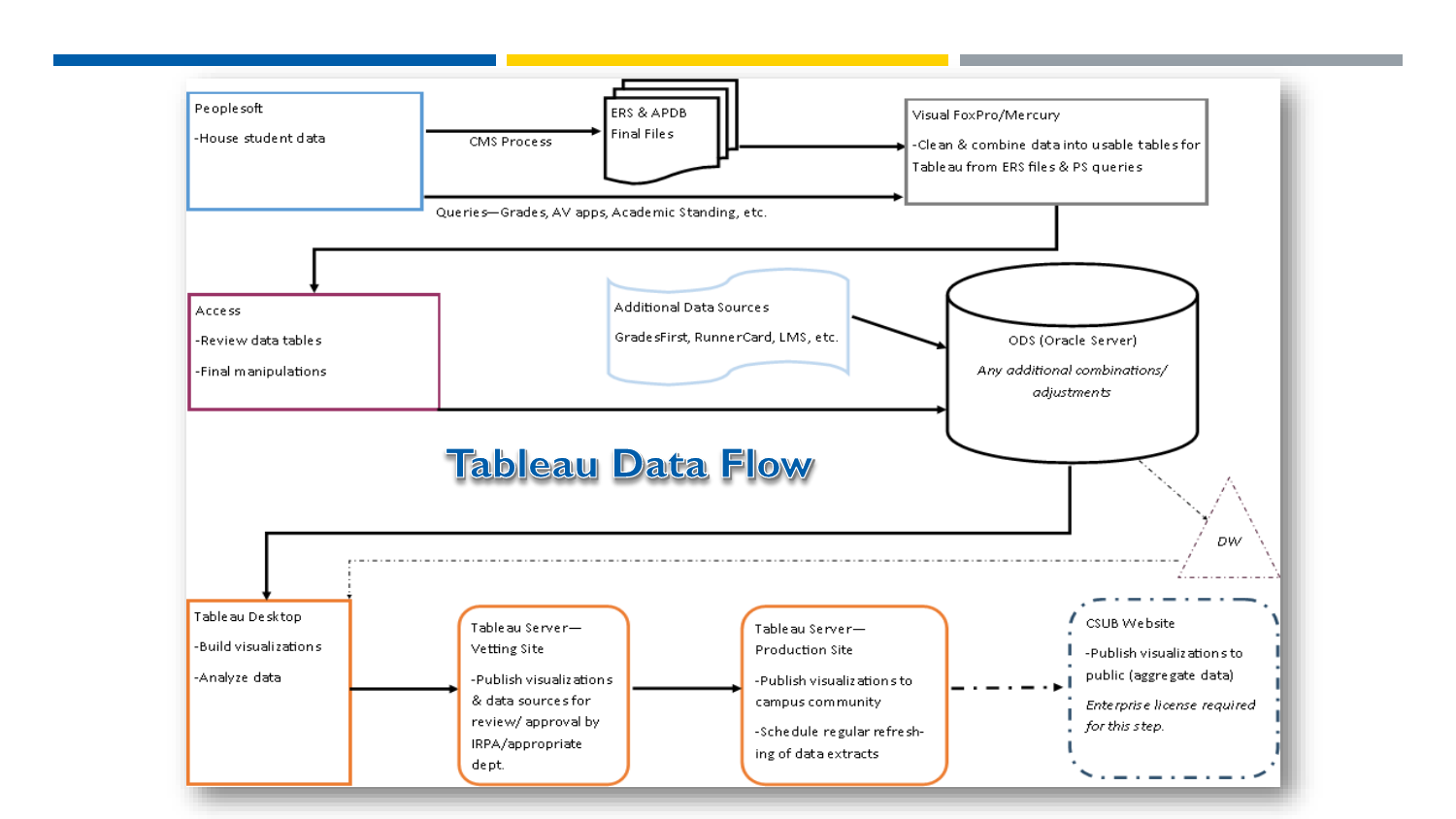|                                                                                    |                               |                      |                 | <b>Academic Program Profile</b>                                                  |                             |      |                                 |      |      |                                         |                          | More<br>Information | Θ    |
|------------------------------------------------------------------------------------|-------------------------------|----------------------|-----------------|----------------------------------------------------------------------------------|-----------------------------|------|---------------------------------|------|------|-----------------------------------------|--------------------------|---------------------|------|
|                                                                                    |                               |                      |                 | <b>Time-To-Degree in Median Years</b>                                            |                             |      |                                 |      |      |                                         |                          |                     |      |
|                                                                                    |                               |                      |                 | Use the drop-down menus to select the student population you would like to view. |                             |      |                                 |      |      |                                         |                          |                     |      |
| <b>Step 1: Select School</b>                                                       | <b>Step 2: Select Program</b> |                      |                 |                                                                                  |                             |      |                                 |      |      | <b>Color Legend</b>                     |                          |                     |      |
| $\overline{\mathbf{v}}$<br>Arts & Humanities                                       | Communic ations               | ▼                    |                 |                                                                                  |                             |      | First-Time Freshmen             |      |      | <b>Upper-Division Transfer Students</b> |                          |                     |      |
|                                                                                    |                               |                      |                 |                                                                                  |                             |      | ower-Division Transfer Students |      |      |                                         | <b>Graduate Students</b> |                     |      |
|                                                                                    |                               |                      |                 |                                                                                  |                             |      |                                 |      |      |                                         |                          |                     |      |
| Median Time-to-Degree for Arts & Humanities                                        |                               |                      |                 |                                                                                  |                             |      | 3 Year Median TTD               |      |      |                                         |                          | 5 Year Median TTD   |      |
|                                                                                    |                               | 3 Year               |                 | 5 Year                                                                           | Time-to-Degree (Years)      | 4.65 |                                 |      |      | 4.75                                    |                          |                     |      |
|                                                                                    | 3 Year N                      | <b>Median TTD</b>    | 5 Year N        | <b>Median TTD</b>                                                                | 4                           |      | 3.75                            |      |      |                                         | 3.45                     |                     |      |
| First-Time Freshmen                                                                | 188                           | 4.65                 | 318             | 4.75                                                                             |                             |      |                                 | 2.45 | 2.75 |                                         |                          | 2.54                | 2.75 |
| Lower-Division Transfer Students                                                   | 53                            | 3.75                 | 120             | 3.45                                                                             | $\overline{2}$              |      |                                 |      |      |                                         |                          |                     |      |
| <b>Upper-Division Transfer Students</b>                                            | 284                           | 2.45                 | 528             | 2.54                                                                             |                             |      |                                 |      |      |                                         |                          |                     |      |
|                                                                                    |                               | 2.75                 | 124             | 2.75                                                                             |                             |      |                                 |      |      |                                         |                          |                     |      |
| <b>Graduate Students</b><br><b>Median Time-to-Degree for Communications</b>        | 70                            | 3 Year               |                 | 5 Year                                                                           | $\Omega$<br>4               | 4.54 | 3 Year Median TTD<br>3.96       |      |      | 4.75                                    |                          | 5 Year Median TTD   |      |
| First-Time Freshmen                                                                | 3 Year N<br>71                | Median TTD<br>4.54   | 5 Year N<br>104 | Median TTD<br>4.75                                                               | (Years)                     |      |                                 |      | 2.29 |                                         |                          | 3.29                | 2.29 |
| <b>Lower-Division Transfer Students</b><br><b>Upper-Division Transfer Students</b> | 13<br>87                      | 3.96<br>2.29         | 36<br>147       | 3.29<br>2.29                                                                     | To-Degree<br>$\overline{2}$ |      |                                 |      |      |                                         |                          |                     |      |
|                                                                                    |                               |                      |                 |                                                                                  | Time-<br>0                  |      |                                 |      |      |                                         |                          |                     |      |
| <b>Median Time-to-Degree for CSUB</b>                                              |                               |                      |                 |                                                                                  |                             |      | 3 Year Median TTD               |      |      |                                         |                          | 5 Year Median TTD   |      |
|                                                                                    | 3 Year N                      | 3 Year<br>Median TTD | 5 Year N        | 5 Year<br>Median TTD                                                             |                             | 4.75 |                                 |      |      | 4.75                                    |                          |                     |      |
| First-Time Freshmen                                                                | 1.633                         | 4.75                 | 2.488           | 4.75                                                                             |                             |      |                                 |      |      |                                         |                          |                     |      |
| <b>Lower-Division Transfer Students</b>                                            | 428                           | 3.45                 | 789             | 3.29                                                                             |                             |      | 3.45                            |      |      |                                         | 3.29                     |                     |      |
| <b>Upper-Division Transfer Students</b>                                            | 2.256                         | 2.29                 | 3,867           | 2.44                                                                             |                             |      |                                 |      |      |                                         |                          | 2.44                |      |
| <b>Graduate Students</b>                                                           | 807                           | 1.99                 | 1.402           | 2.21                                                                             |                             |      |                                 | 2.29 | 1.99 |                                         |                          |                     |      |
|                                                                                    |                               |                      |                 |                                                                                  |                             |      |                                 |      |      |                                         |                          |                     | 2.21 |
|                                                                                    |                               |                      |                 |                                                                                  | Time-                       |      |                                 |      |      |                                         |                          |                     |      |
|                                                                                    |                               |                      |                 |                                                                                  | 0                           |      |                                 |      |      |                                         |                          |                     |      |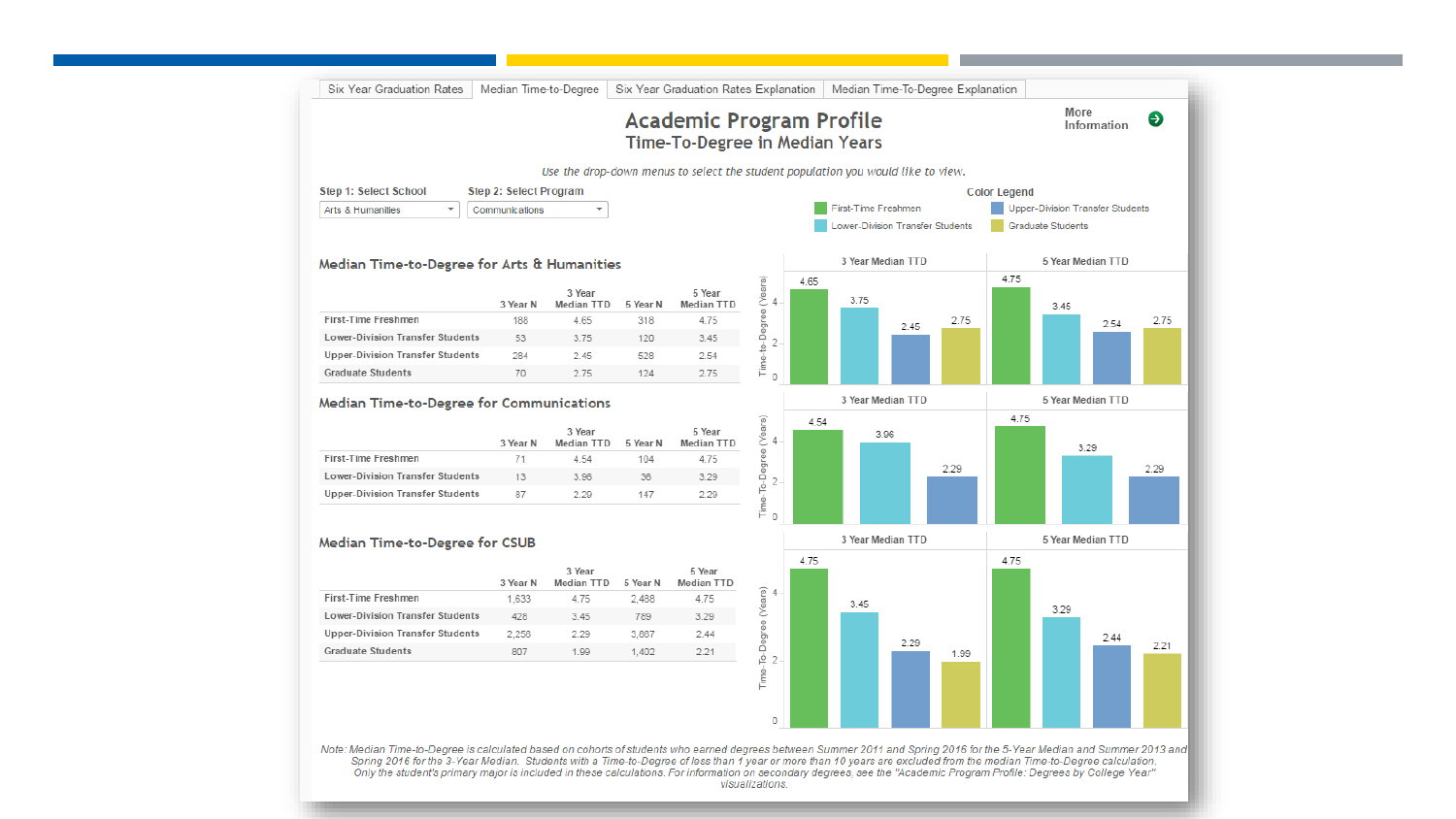

\*Based on non-remedial units earned and the major and concentration declared at matriculation.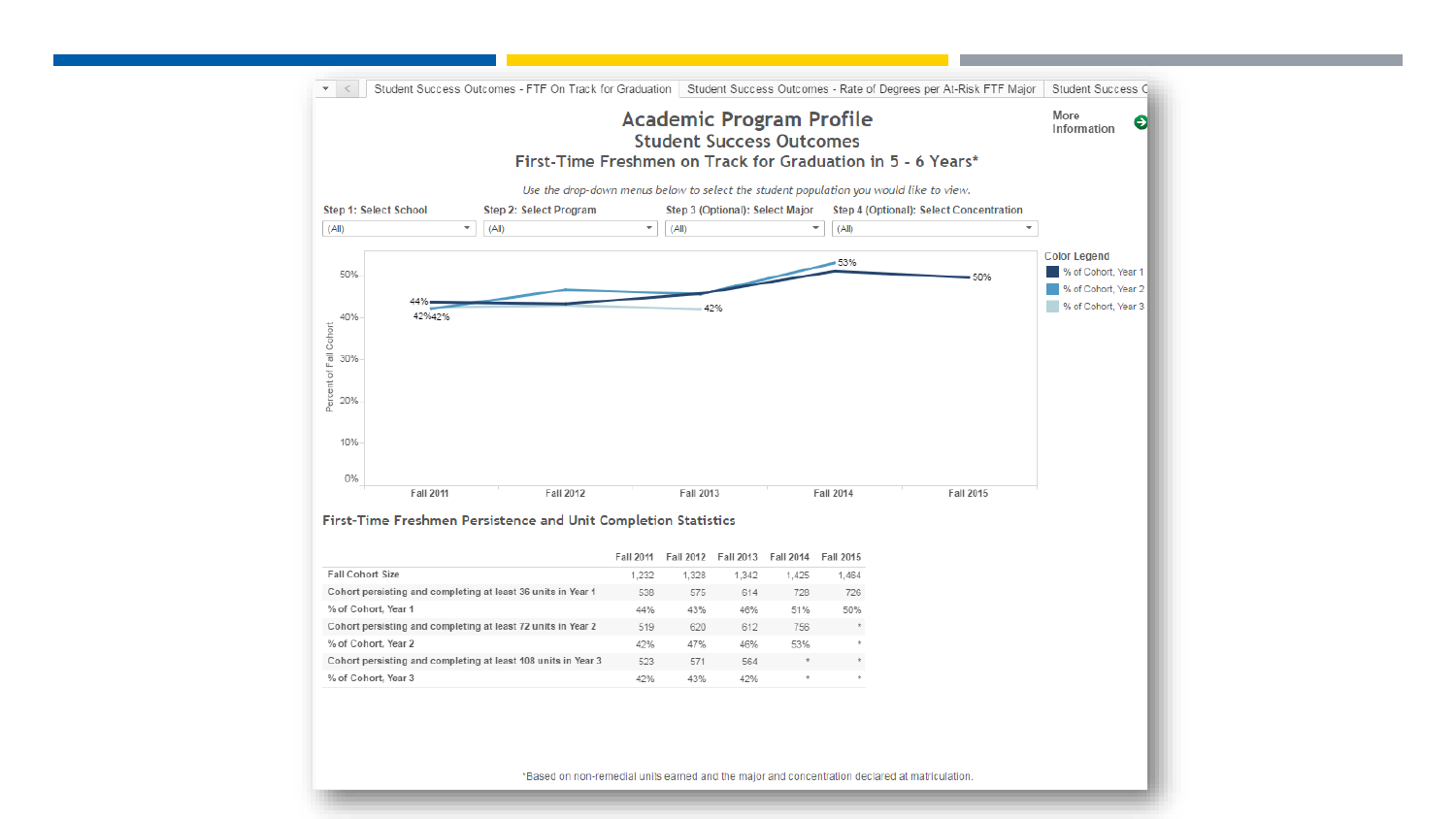## **Block Course Scheduling**

Rv. 7-25-2016 v1

#### 载 **Overview**

Block Course Scheduling is the process whereby incoming students are assigned their first-term course schedule rather than allowing the students to self-schedule. Primarily, Block Course Scheduling is a tactic to improve student retention and graduation.

## **Under-Enrolled in Units**

The data indicate that first-time students who self-register will consistently "under-enroll units" in their first term schedules. By under-loading, students unknowingly increase their time-to-degree and increase the likelihood that they will not graduate (see sidebar). For the upcoming Fall semester 52% (n=721), will likely begin their careers behind schedule by enrolling in fewer than 15 units.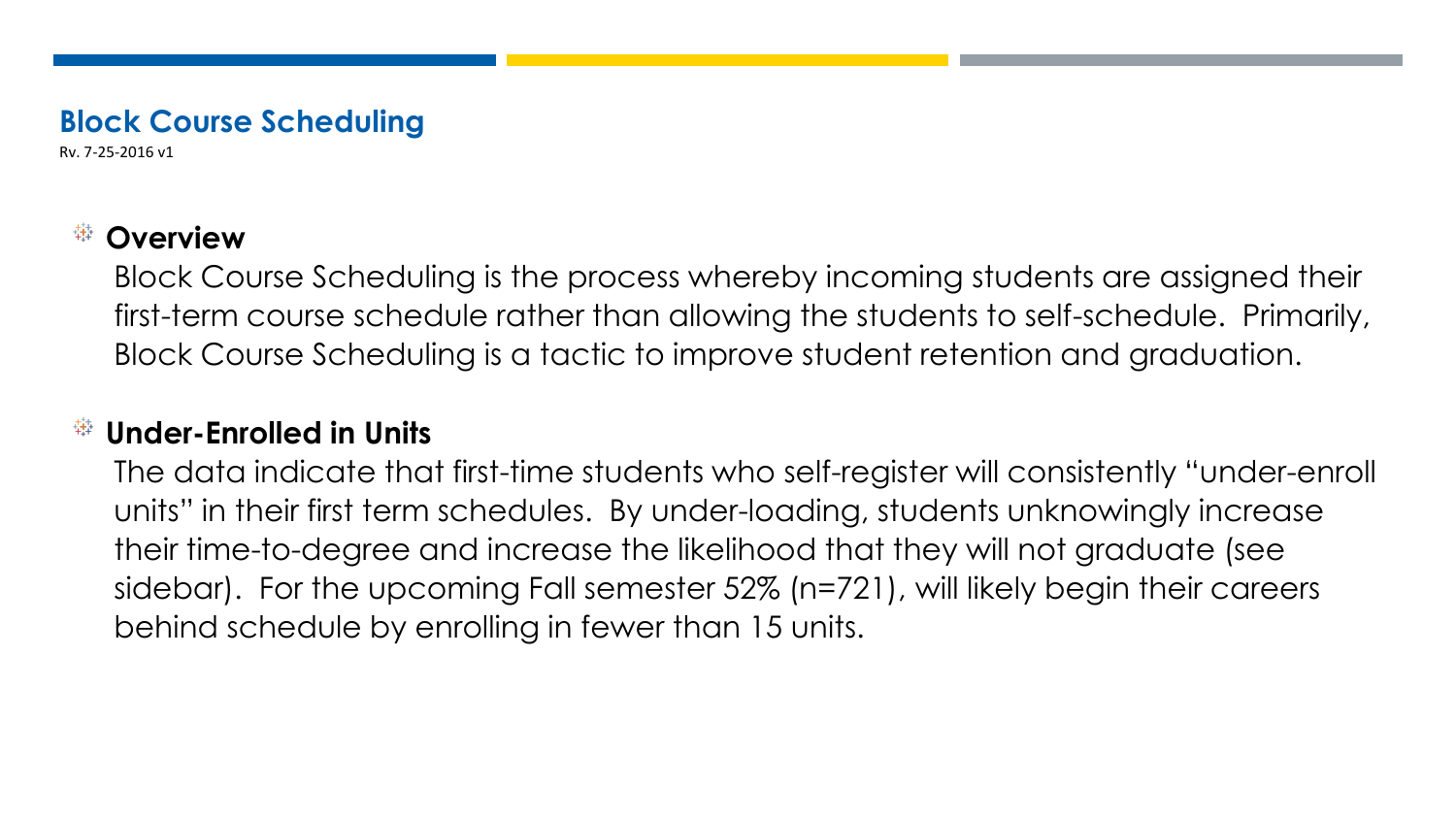#### Fall 2016: 2016 Enrolled Units for First Time Students



"WHEN STUDENTS START WITH JUST 12 CREDIT HOURS PER SEMESTER, THEY ARE ALREADY ON THE FIVE YEAR PLAN," -- PRESIDENT STAN JONES. "WE HAVE TO TAKE STEPS THAT INCENT STUDENTS TO TAKE AT LEAST 15 CREDITS PER SEMESTER AND GET THE WORD OUT THAT ON-TIME GRADUATION IS MUCH MORE LIKELY WHEN STUDENTS TAKE '15 TO FINISH.'"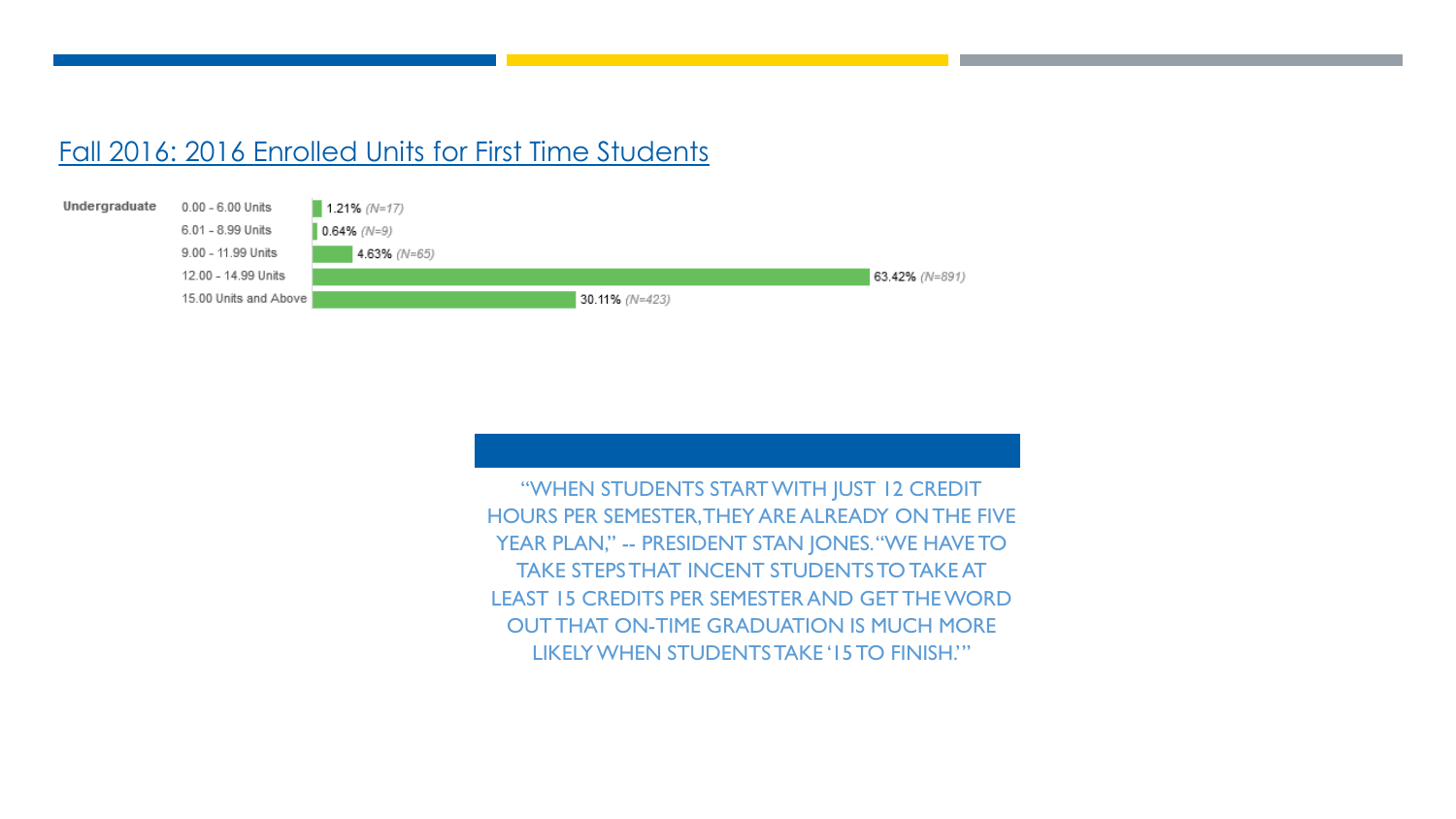**Case Study: Cal Poly Pomona's Experience Introducing Block Course Scheduling**  Block Course Scheduling was introduced at Cal Poly roughly 7 years ago. After consulting with Mary Pedersen (SVP Cal Poly) and Debbie Arseneau (Associate Registrar), it is clear that Block Course Scheduling has improved retention and graduation of the Cal Poly students. Similar to CSUB, Cal Poly had an issue with under-enrolled units for first-time students.

- Cal Poly's Outcomes after Implementing Block Course Scheduling 韡
	- Fewer students on Academic Probation
	- Higher Enrolled units for entering class
	- Better Resource Allocation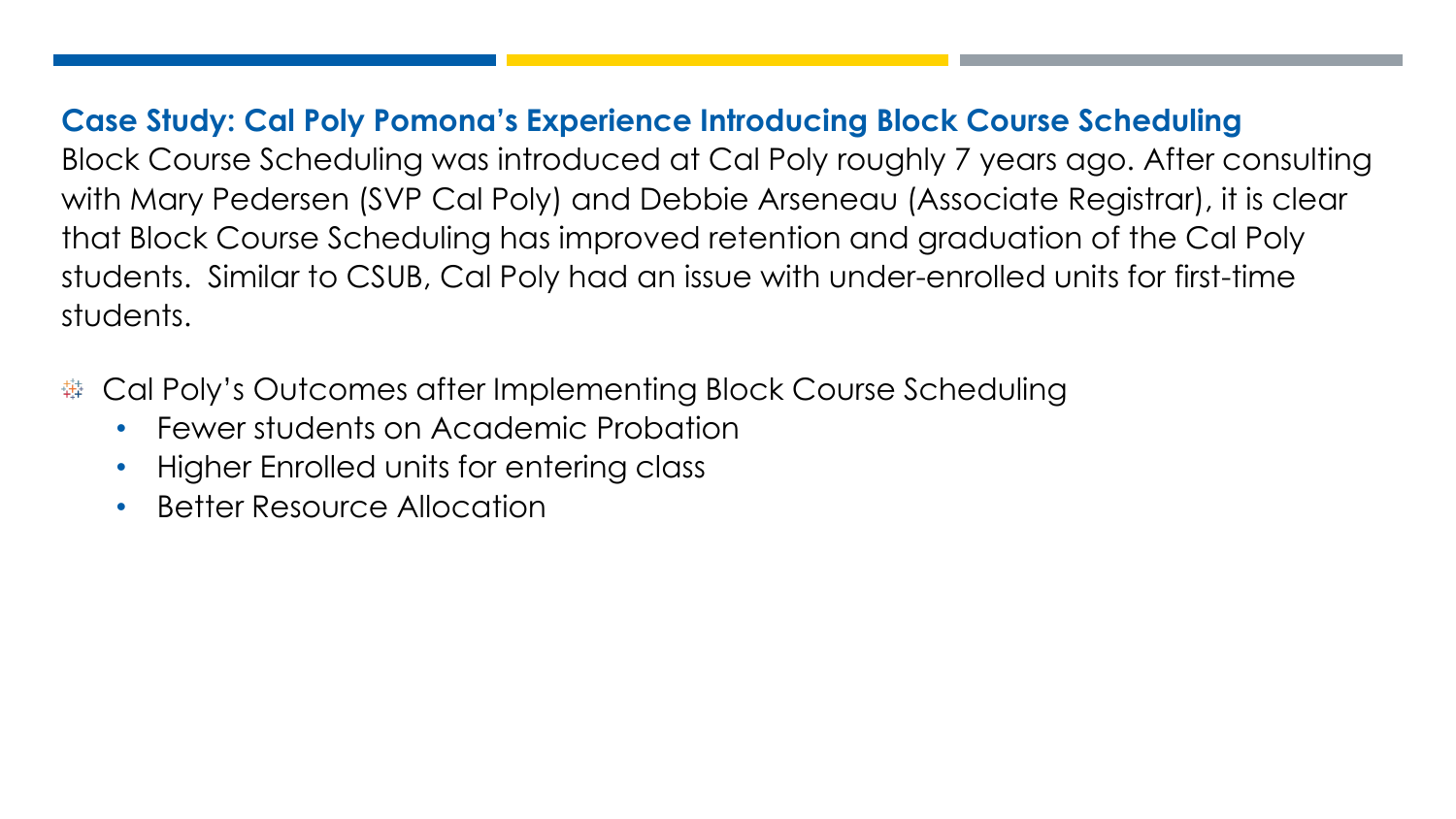## **Course Block Scheduling Impact on the General Education Program**

The AIMMS program was originally conceived as a budgeted academic unit with more control over student enrollment and course offerings. If Course Block Scheduling were implemented and guided by the Faculty Director of General Education the positive outcomes would be the following:

- Higher student retention and graduation rates
- Predictability of courses offerings for departments participating in General **Education**
- Better matching of student preparation to development and scaffolded courses
- A fairer distribution of FTES across departments participating in General Education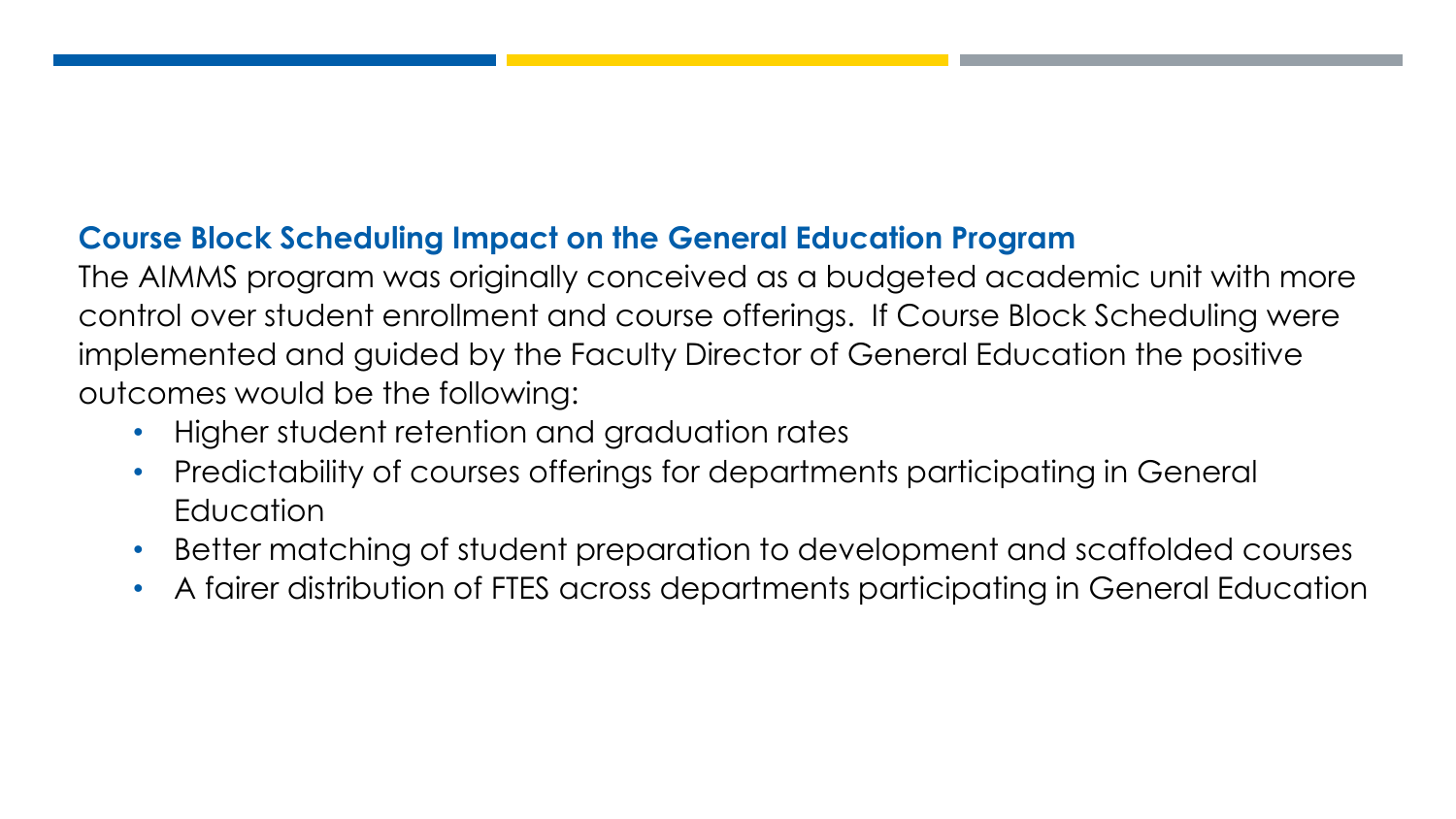**Right Data With Right Strategies** - Moving the needle on graduation rates and closing the achievement gap

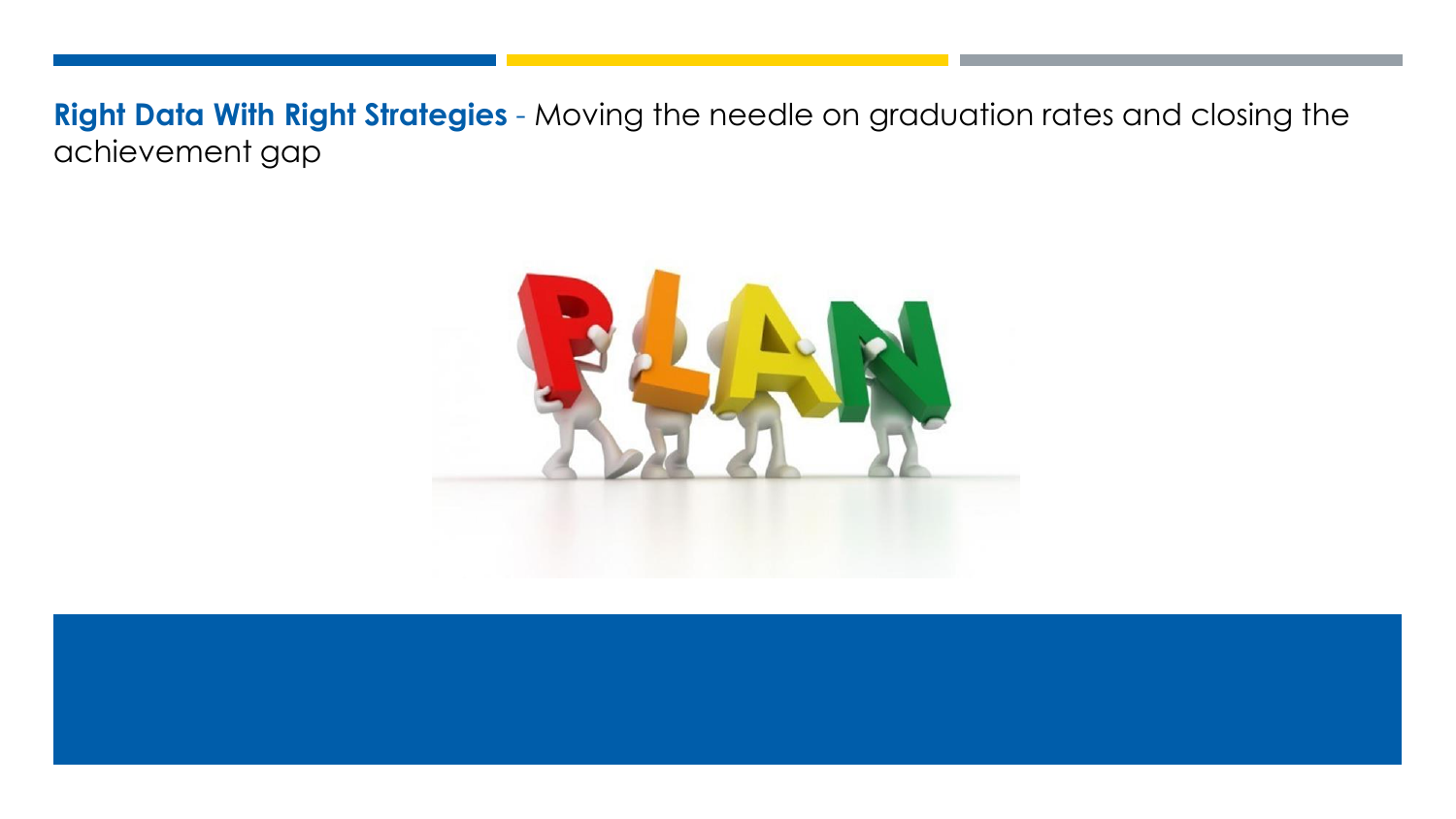## **Challenge**: None of the students on Leave of Absence returned to graduate from CSUB

*Strategy* 1: Develop a dashboard that easily tracks students on remediation

*Strategy* 2: Improve success rates in Early Start using Supplemental Instruction

*Strategy* 3: Co-requisite model in math/Stretch program in English

*Strategy* 4: Intrusive advising for students in lowest developmental math

*Strategy* 5: Based on the success of Early Start Math, implement Supplemental Instruction in fall developmental math classes.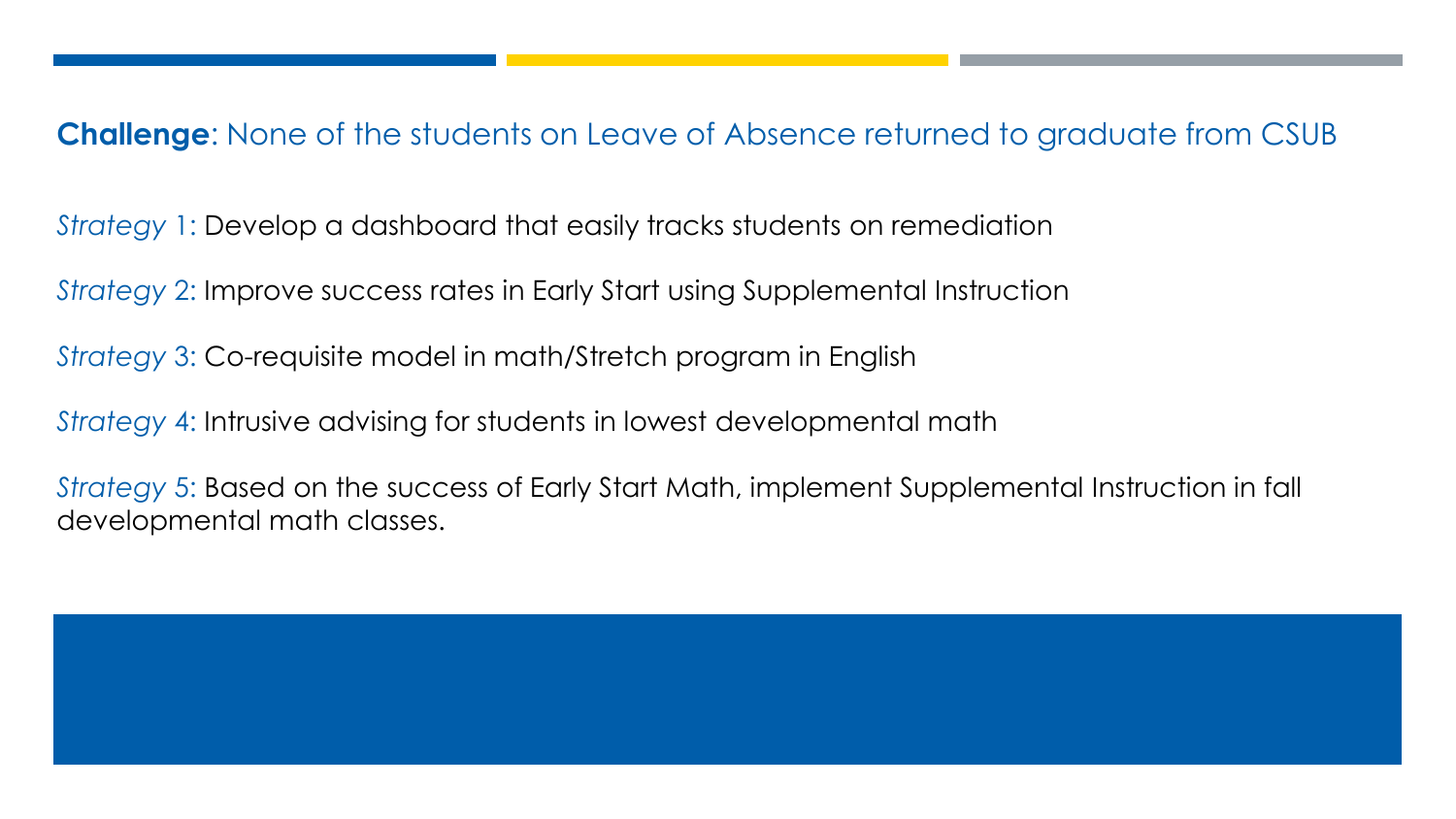#### **Students Needing English & Math Remediation**





**Strategy 1**: Develop a dashboard that easily tracks students on remediation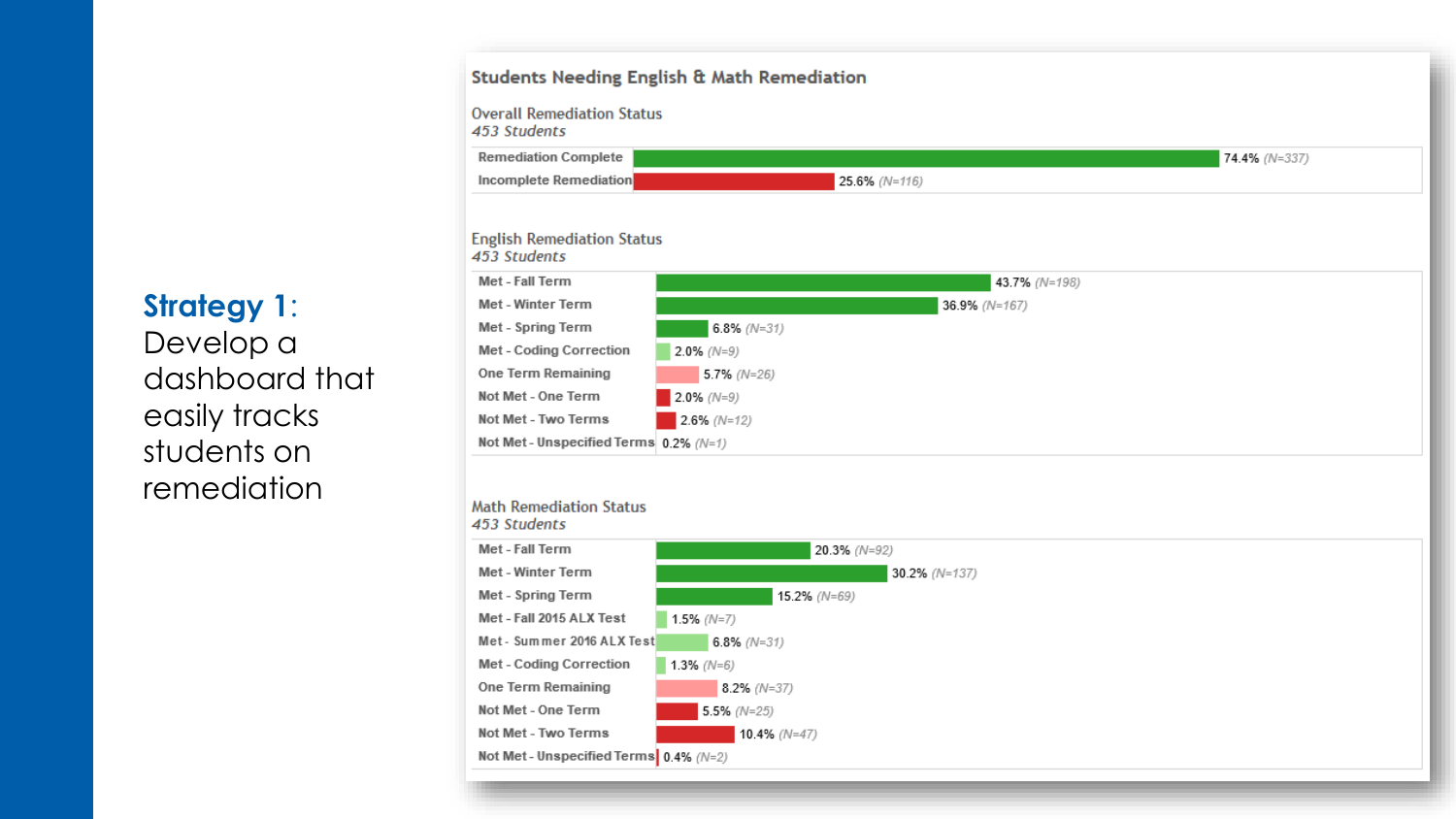## **Early Start Math Supplemental Instruction**



90%

## **Strategy 2**:

Improve success rates in Early Start using Supplemental **Instruction**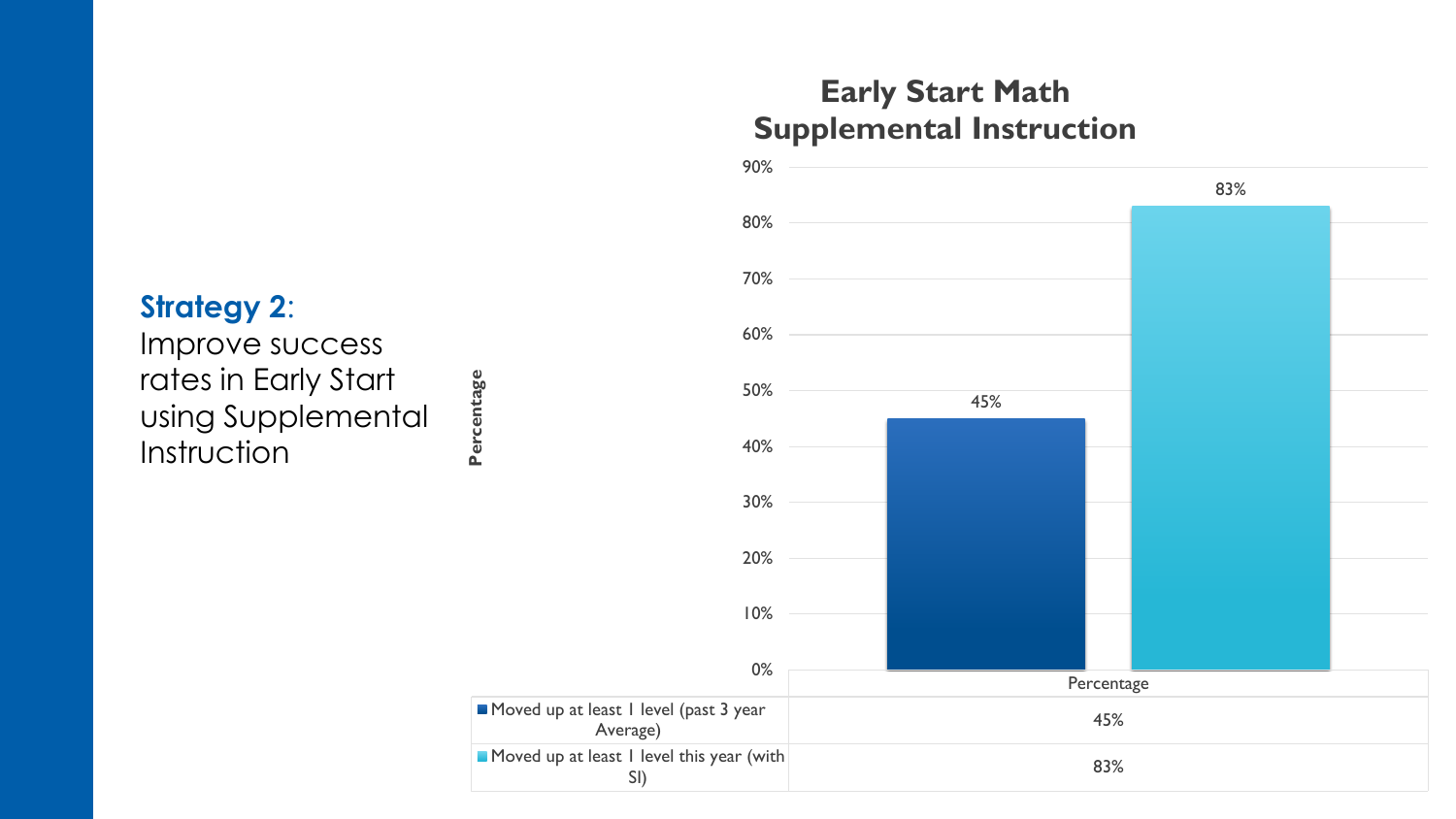- Co-Requisite Model in math/Stretch Program in English 载
- <sup>#</sup> Intrusive Advising for Students in Lowest Remedial Math
- Supplemental Instruction in fall developmental math classes.载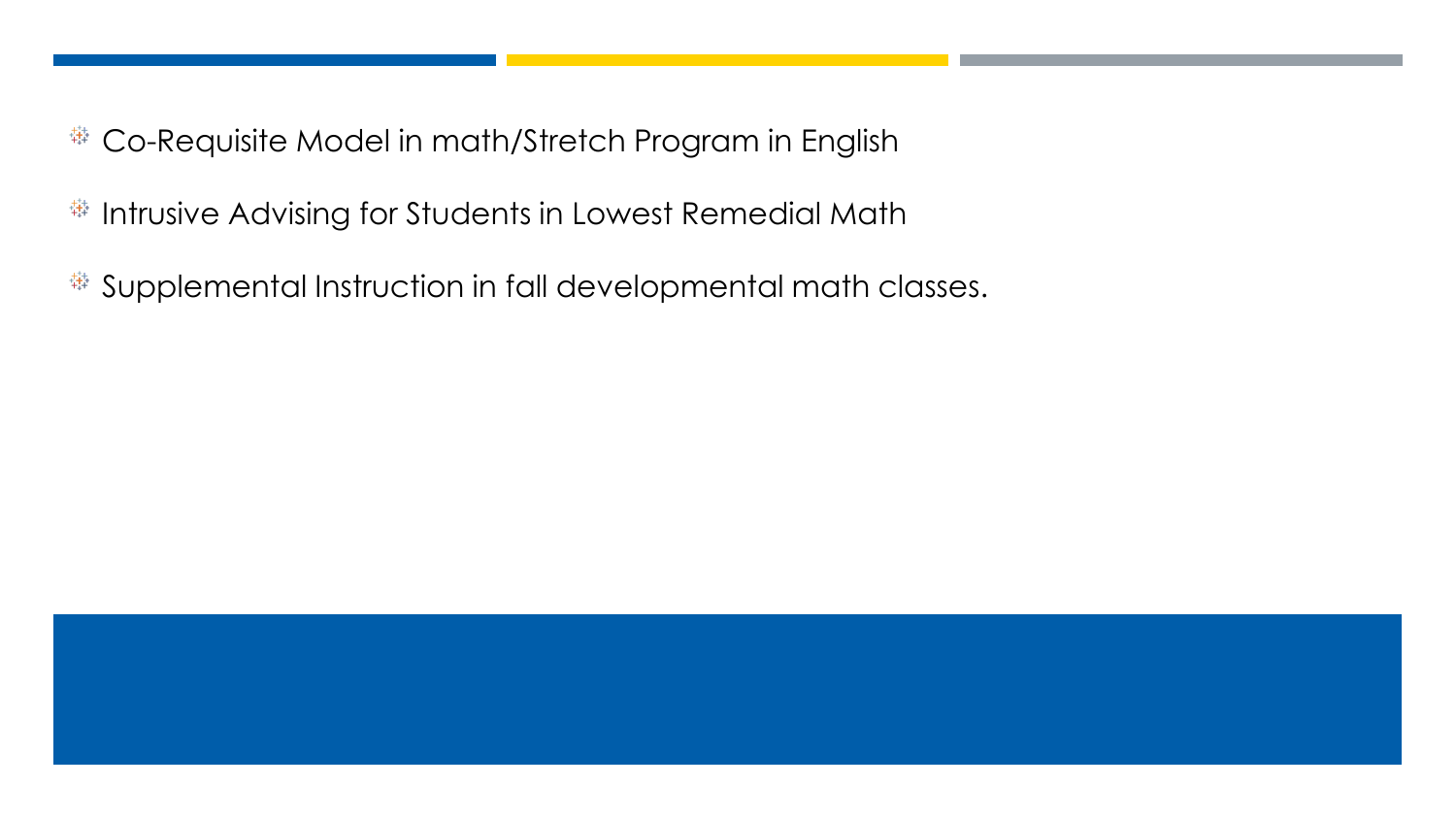**Right Data With Right Strategies** - Moving the needle on 2/4-year graduation rates and closing the achievement gap.

#### First-Time Freshmen:



#### Transfers:

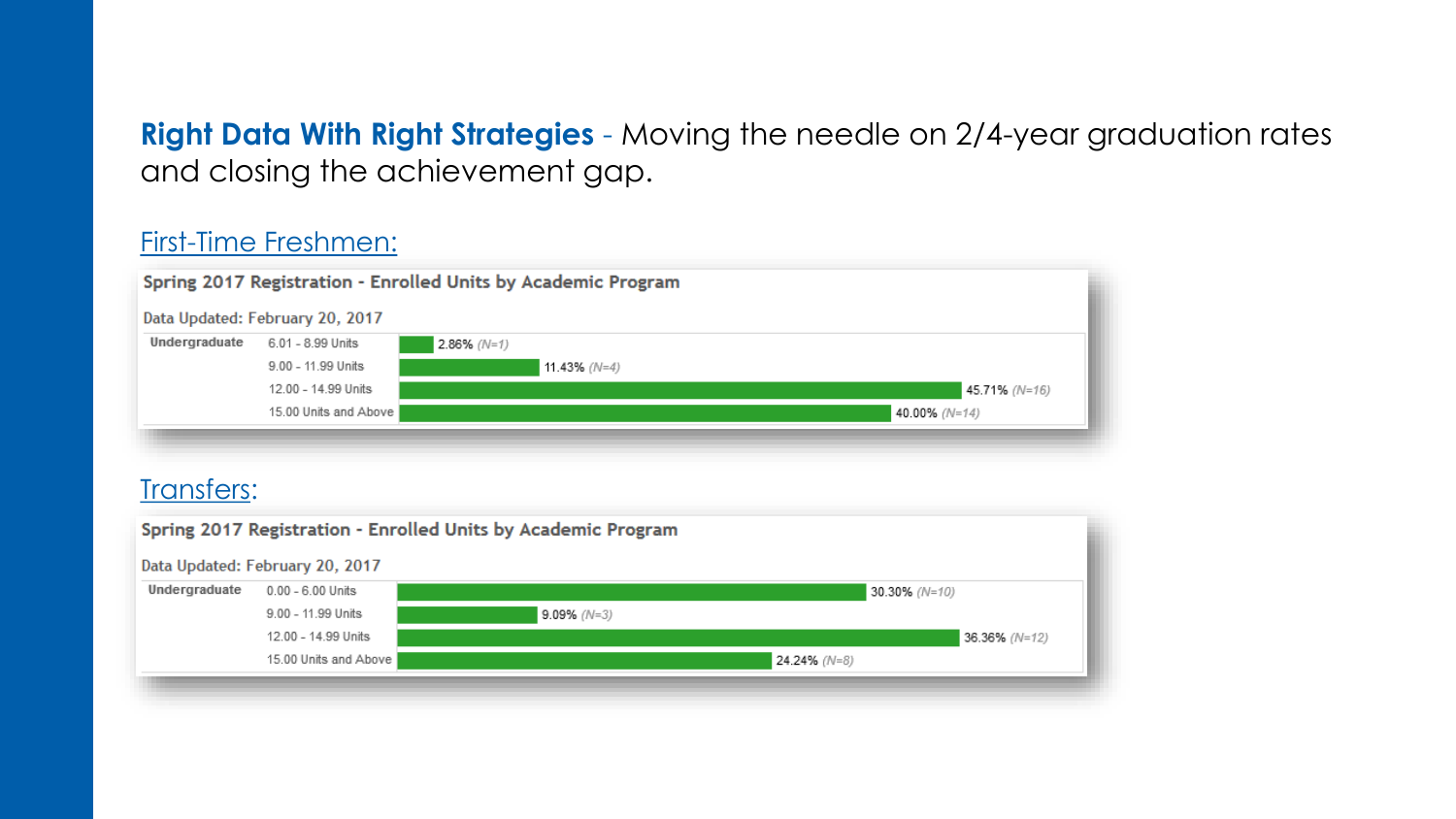**Challenge**: There is a subset of students who don't register for the subsequent term

*Strategy* 1: Pro-actively identify students not registered for future term

*Strategy* 2: Implement intrusive advising to follow up with students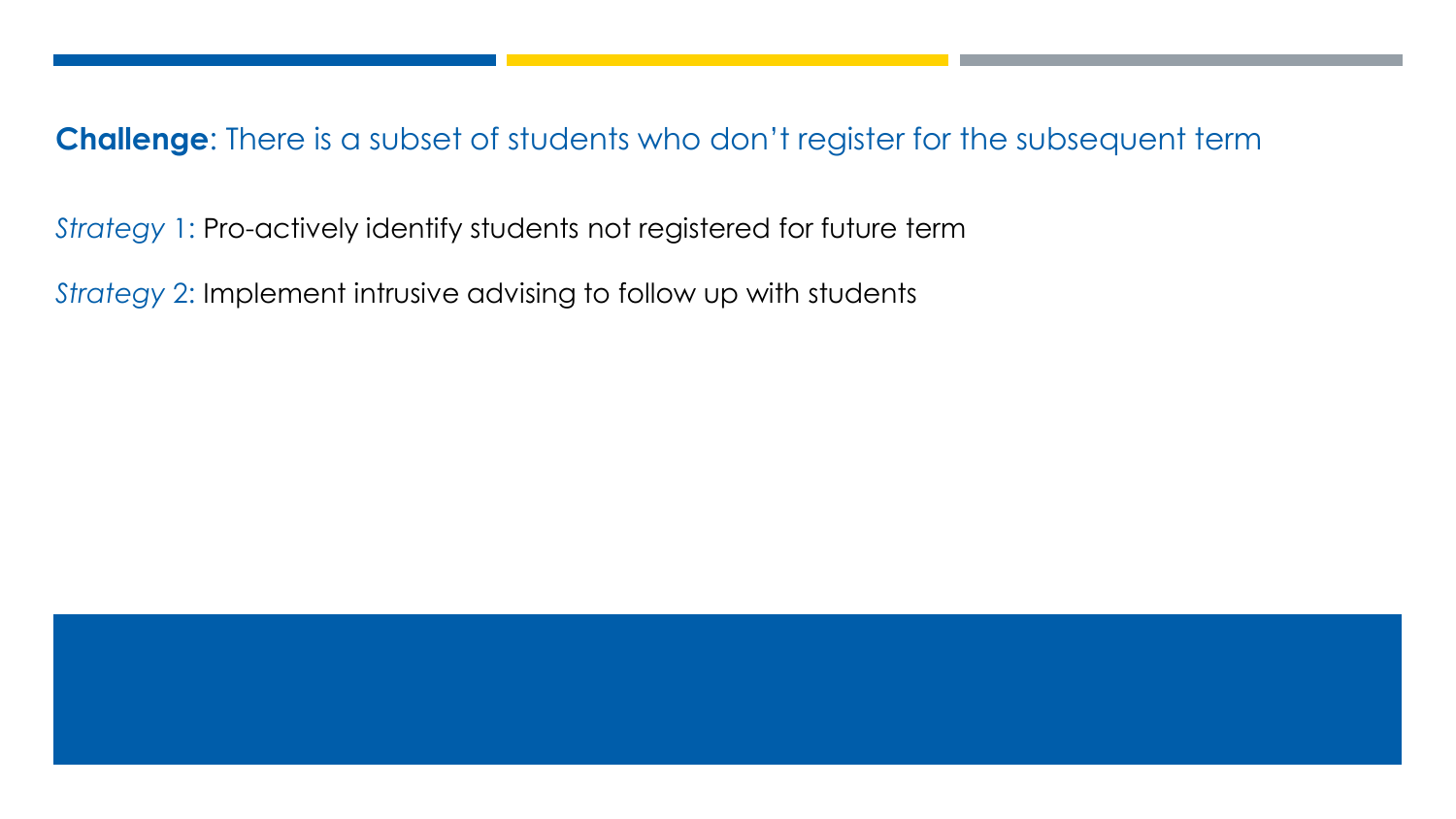**Challenge**: There is a subset of students who are close to 4-year/2-year graduation that have not applied for graduation

*Strategy* 1: Develop a dashboard that easily tracks student cohorts

*Strategy* 2: Implement intrusive advising to facilitate timely graduation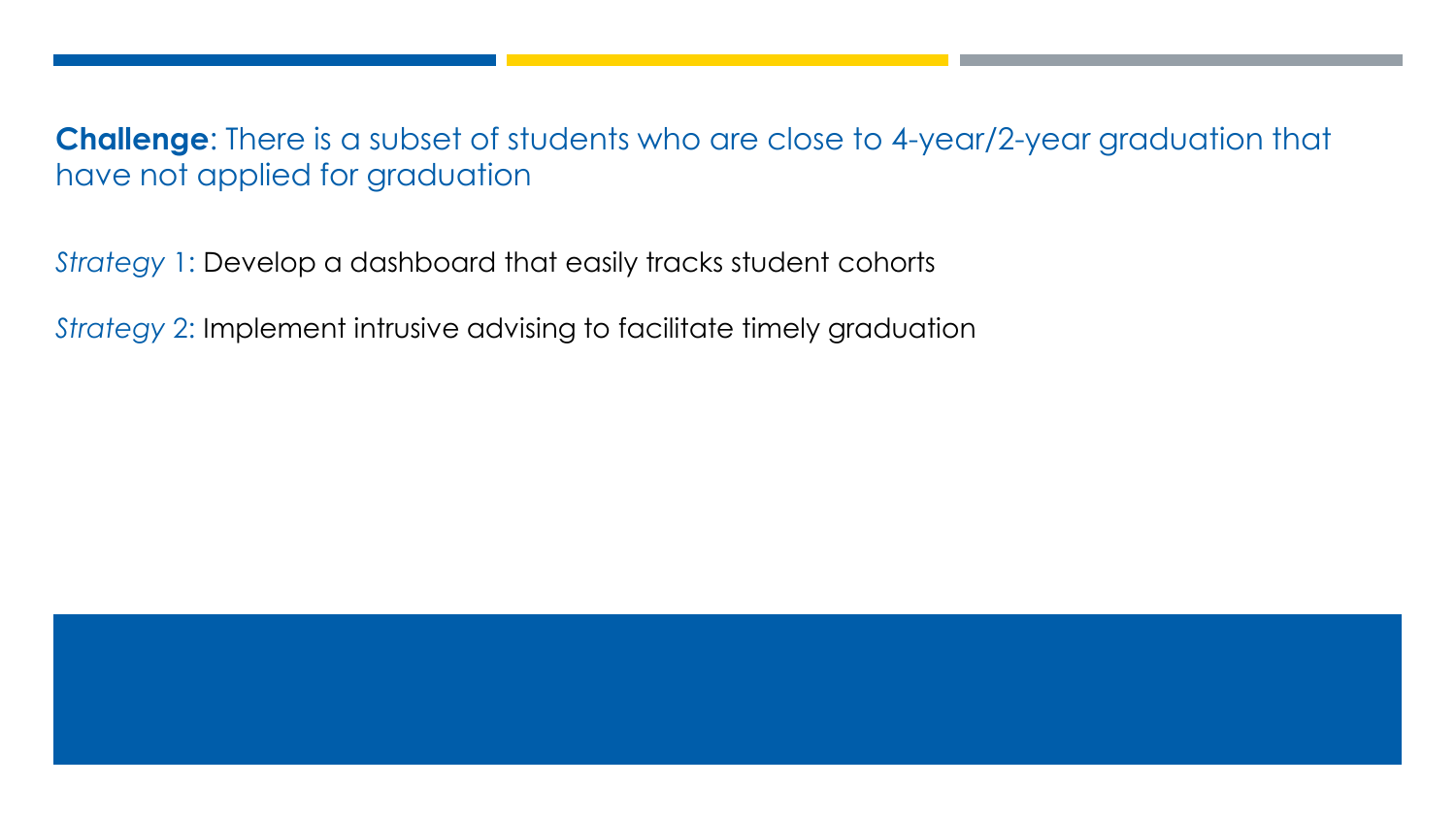## **Right Data With Right Strategies** - Moving the needle on 2/4-year graduation rates and closing the achievement gap

### First-Time Freshmen:

|                  | <b>Student Statuses</b> |           |                |                              |                                |                              |                                   |          |               |                             |                               |          |            |  |
|------------------|-------------------------|-----------|----------------|------------------------------|--------------------------------|------------------------------|-----------------------------------|----------|---------------|-----------------------------|-------------------------------|----------|------------|--|
|                  | N                       | Graduated | %<br>Graduated | Enrolled<br><b>Fall 2016</b> | % Enrolled<br><b>Fall 2016</b> | Registered<br>Spring<br>2017 | %<br>Registered<br>Spring<br>2017 | Grad App | % Grad<br>App | Enrolled<br>w/o Grad<br>App | % Enrolled<br>w/o Grad<br>App | Inactive | % Inactive |  |
| <b>Fall 2014</b> | 1,401                   | 0         | 0.0%           | 910                          | 65.0%                          | 870                          | 62.1%                             | 56       | 4.0%          | 854                         | 61.0%                         | 463      | 33.0%      |  |
| <b>Fall 2015</b> | 1,447                   | 0         | 0.0%           | 1,106                        | 76.4%                          | 1,050                        | 72.6%                             | 4        | 0.3%          | ,102                        | 76.2%                         | 325      | 22.5%      |  |
| <b>Fall 2016</b> | .284                    | 0         | 0.0%           | 1,284                        | 100.0%                         | 1,208                        | 94.1%                             | 0        | 0.0%          | .284                        | 100.0%                        | 0        | 0.0%       |  |

|  | <b>Details of Graduation Statuses</b> |  |  |
|--|---------------------------------------|--|--|
|  |                                       |  |  |

| Ν                     | %    | Ν  | %    | Ν  | %    | Ν  | %    |       |       |
|-----------------------|------|----|------|----|------|----|------|-------|-------|
|                       |      |    |      |    |      |    |      | Ν     | %     |
| <b>Fall 2014</b><br>3 | 0.2% | 10 | 0.7% | 18 | 1.3% | 25 | 1.8% | 1.345 | 96.0% |
| <b>Fall 2015</b><br>0 | n/a  | 2  | 0.1% | 0  | n/a  | 2  | 0.1% | 1.443 | 99.7% |
| <b>Fall 2016</b><br>0 | n/a  | 0  | n/a  | 0  | n/a  | 0  | n/a  | 1.284 | ##### |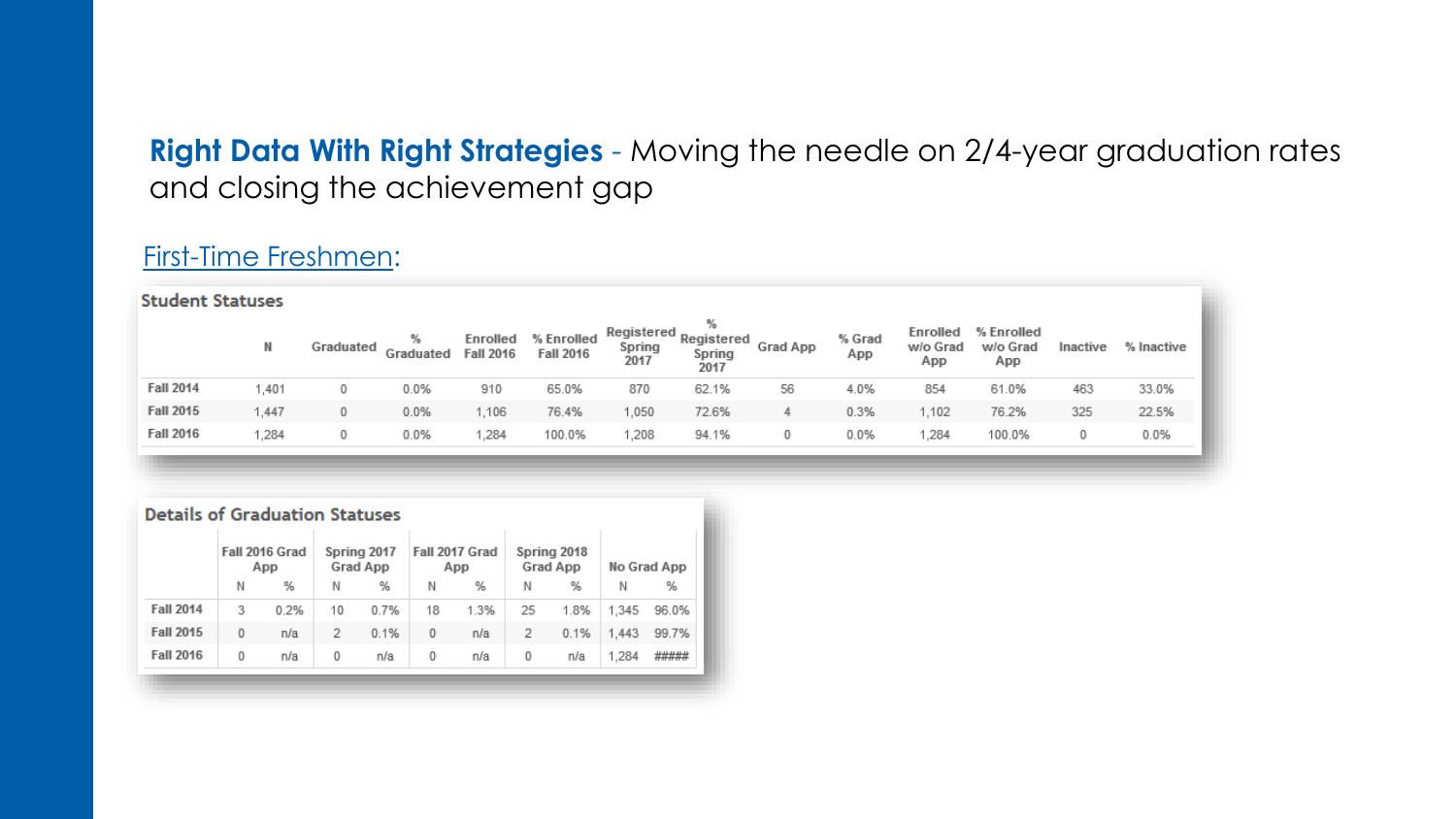## **Right Data With Right Strategies** - Moving the needle on 2/4-year graduation rates and closing the achievement gap

### Transfers:

|                  | <b>Student Statuses</b> |           |                |                              |                                |                              |                                   |          |               |                             |                               |          |            |  |
|------------------|-------------------------|-----------|----------------|------------------------------|--------------------------------|------------------------------|-----------------------------------|----------|---------------|-----------------------------|-------------------------------|----------|------------|--|
|                  | N                       | Graduated | %<br>Graduated | Enrolled<br><b>Fall 2016</b> | % Enrolled<br><b>Fall 2016</b> | Registered<br>Spring<br>2017 | %<br>Registered<br>Spring<br>2017 | Grad App | % Grad<br>App | Enrolled<br>w/o Grad<br>App | % Enrolled<br>w/o Grad<br>App | Inactive | % Inactive |  |
| <b>Fall 2014</b> | 659.0                   | 287.0     | 43.6%          | 236.0                        | 35.8%                          | 171.0                        | 25.9%                             | 176.0    | 26.7%         | 70.0                        | 10.6%                         | 121.0    | 18.4%      |  |
| <b>Fall 2015</b> | 835.0                   | 11.0      | 1.3%           | 690.0                        | 82.6%                          | 620.0                        | 74.3%                             | 442.0    | 52.9%         | 256.0                       | 30.7%                         | 115.0    | 13.8%      |  |
| <b>Fall 2016</b> | 902.0                   | 0.0       | 0.0%           | 898.0                        | 99.6%                          | 861.0                        | 95.5%                             | 89.0     | 9.9%          | 809.0                       | 89.7%                         | 2.0      | 0.2%       |  |
|                  |                         |           |                |                              |                                |                              |                                   |          |               |                             |                               |          |            |  |

|                  | <b>Details of Graduation Statuses</b> |           |    |                       |     |                         |    |                         |    |                       |    |                         |   |                       |     |             |
|------------------|---------------------------------------|-----------|----|-----------------------|-----|-------------------------|----|-------------------------|----|-----------------------|----|-------------------------|---|-----------------------|-----|-------------|
|                  |                                       | Graduated |    | Fall 2016 Grad<br>App |     | Spring 2017<br>Grad App |    | Summer 2017<br>Grad App |    | Fall 2017 Grad<br>App |    | Spring 2018<br>Grad App |   | Fall 2018 Grad<br>App |     | No Grad App |
|                  | Ν                                     | %         | Ν  | %                     | N   | %                       | Ν  | %                       | Ν  | %                     | Ν  | %                       | Ν | %                     | N   | %           |
| <b>Fall 2014</b> | 287                                   | 43.6%     | 56 | 8.5%                  | 98  | 14.9%                   | 8  | 1.2%                    | 11 | 1.7%                  | 2  | 0.3%                    |   | 0.2%                  | 196 | 29.7%       |
| <b>Fall 2015</b> | 11                                    | 1.3%      | 43 | 5.1%                  | 296 | 35.4%                   | 18 | 2.2%                    | 74 | 8.9%                  | 11 | 1.3%                    | 0 | n/a                   | 382 | 45.7%       |
| <b>Fall 2016</b> | 0                                     | n/a       |    | 0.1%                  | 4   | 0.4%                    | 4  | 0.4%                    | 36 | 4.0%                  | 44 | 4.9%                    | 0 | n/a                   | 813 | 90.1%       |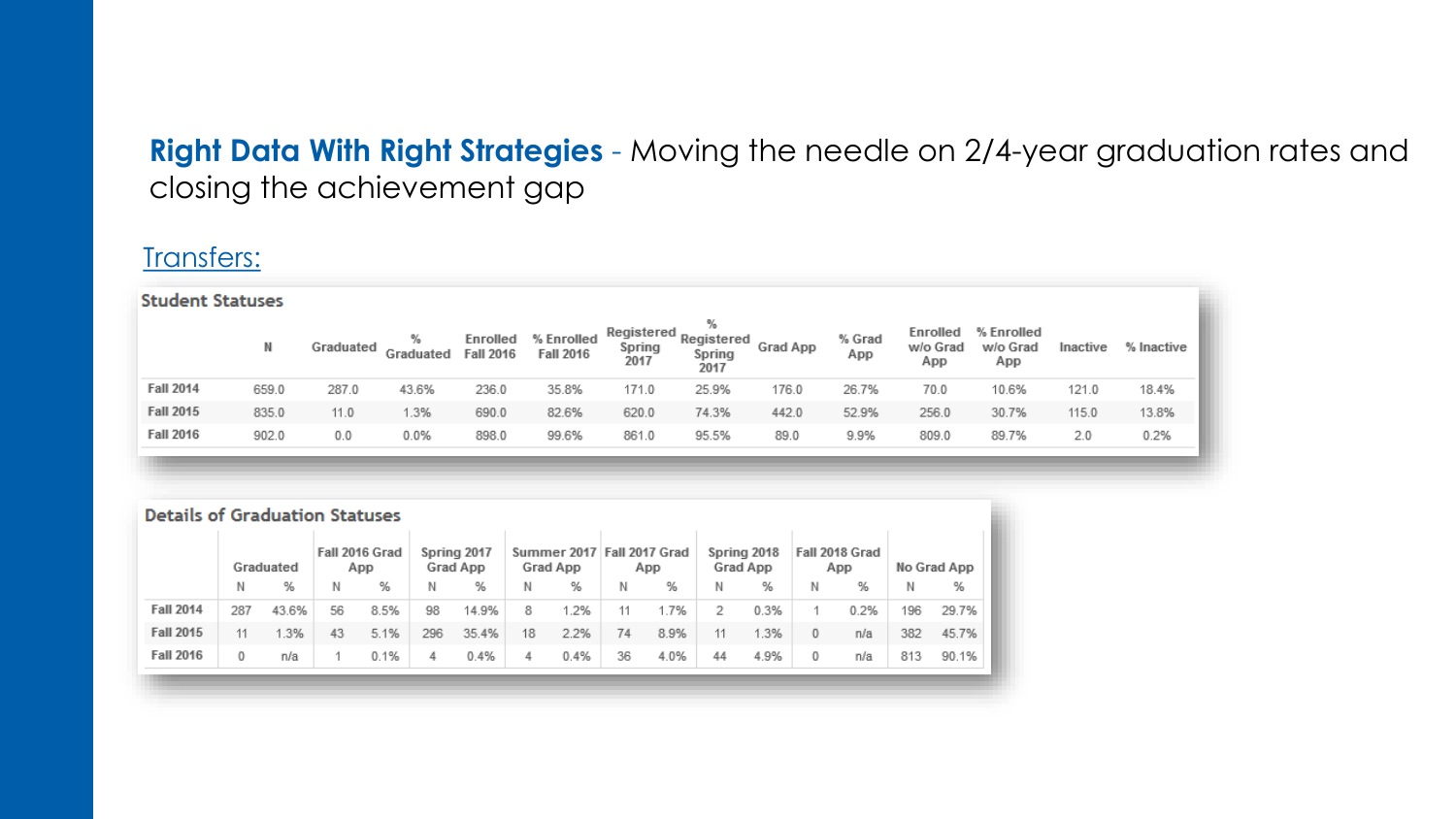**One year later** – Results based on Data Driven Decision Making

- $\frac{44}{3}$  For the 2013 FTF cohort and the 2015 Transfers cohort, we were able to derive the following results:
	- 2% increase in 4 year graduation rate for the FTF cohort
	- 1% increase in 2 year graduation rate for the transfer cohort
	- 2% increase in the 4.5 year/2.5 year graduation rate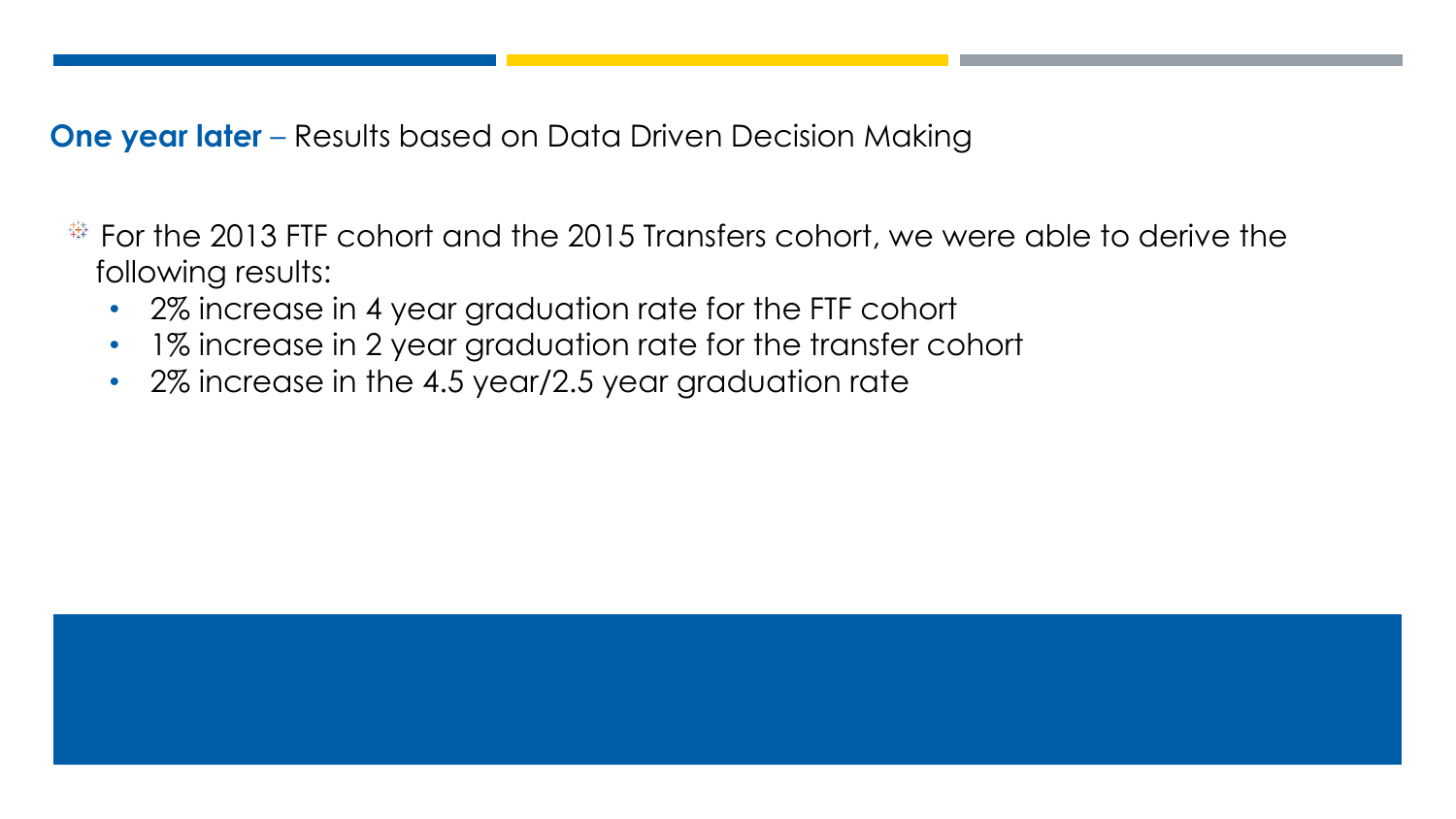## **Next Steps**:

|              |                     | <b>CSUB Simple 4-Year FTFT Graduation Forecast for 2025</b>    |                                                                    |                                                                                      |                                                                              |                                                                |                                                               |
|--------------|---------------------|----------------------------------------------------------------|--------------------------------------------------------------------|--------------------------------------------------------------------------------------|------------------------------------------------------------------------------|----------------------------------------------------------------|---------------------------------------------------------------|
| 25 Student   |                     |                                                                |                                                                    |                                                                                      |                                                                              |                                                                |                                                               |
| Compounding  |                     |                                                                |                                                                    |                                                                                      |                                                                              |                                                                |                                                               |
| Cohort<br>YR | Grad<br>YR          | <b>Incoming FTFT</b><br><b>Enrollment</b><br>(ACTUAL/FORECAST) | <b>Baseline # Cohort</b><br>Headcount<br><b>Graduated (PLUGIN)</b> | <b>Tactical Increase in</b><br><b>Graduating Cohort</b><br>(COMPOUND 25<br>Students) | <b>TOTAL</b><br><b>Graduating</b><br><b>Cohort with</b><br>tactical increase | <b>4YR Cohort</b><br><b>Grad Rate</b><br>(NO<br><b>CHANGE)</b> | <b>4YR Grad Rate</b><br><b>(W TACTICAL</b><br><b>INCREASE</b> |
| AY13         | AY17                | 1293                                                           | 245                                                                | 25                                                                                   | 270                                                                          | 19%                                                            | 21%                                                           |
| AY14         | AY18                | 1323                                                           | 245                                                                | 50                                                                                   | 295                                                                          | 19%                                                            | 22%                                                           |
| AY15         | AY19                | 1401                                                           | 245                                                                | 75                                                                                   | 320                                                                          | 17%                                                            | 23%                                                           |
| AY16         | AY20                | 1441                                                           | 245                                                                | 100                                                                                  | 345                                                                          | 17%                                                            | 24%                                                           |
| AY17         | AY21                | 1284                                                           | 245                                                                | 125                                                                                  | 370                                                                          | 19%                                                            | 29%                                                           |
| AY18         | AY22                | 1348.4                                                         | 245                                                                | 150                                                                                  | 395                                                                          | 18%                                                            | 29%                                                           |
| AY19         | AY23                | 1348.4                                                         | 245                                                                | 175                                                                                  | 420                                                                          | 18%                                                            | 31%                                                           |
| AY20         | AY24                | 1348.4                                                         | 245                                                                | 200                                                                                  | 445                                                                          | 18%                                                            | 33%                                                           |
| AY21         | AY25                | 1348.4                                                         | 245                                                                | 225                                                                                  | 470                                                                          | 18%                                                            | 35%                                                           |
|              |                     |                                                                |                                                                    |                                                                                      |                                                                              |                                                                |                                                               |
|              | Avg.<br><b>FTFT</b> | 1348.4                                                         |                                                                    |                                                                                      |                                                                              |                                                                |                                                               |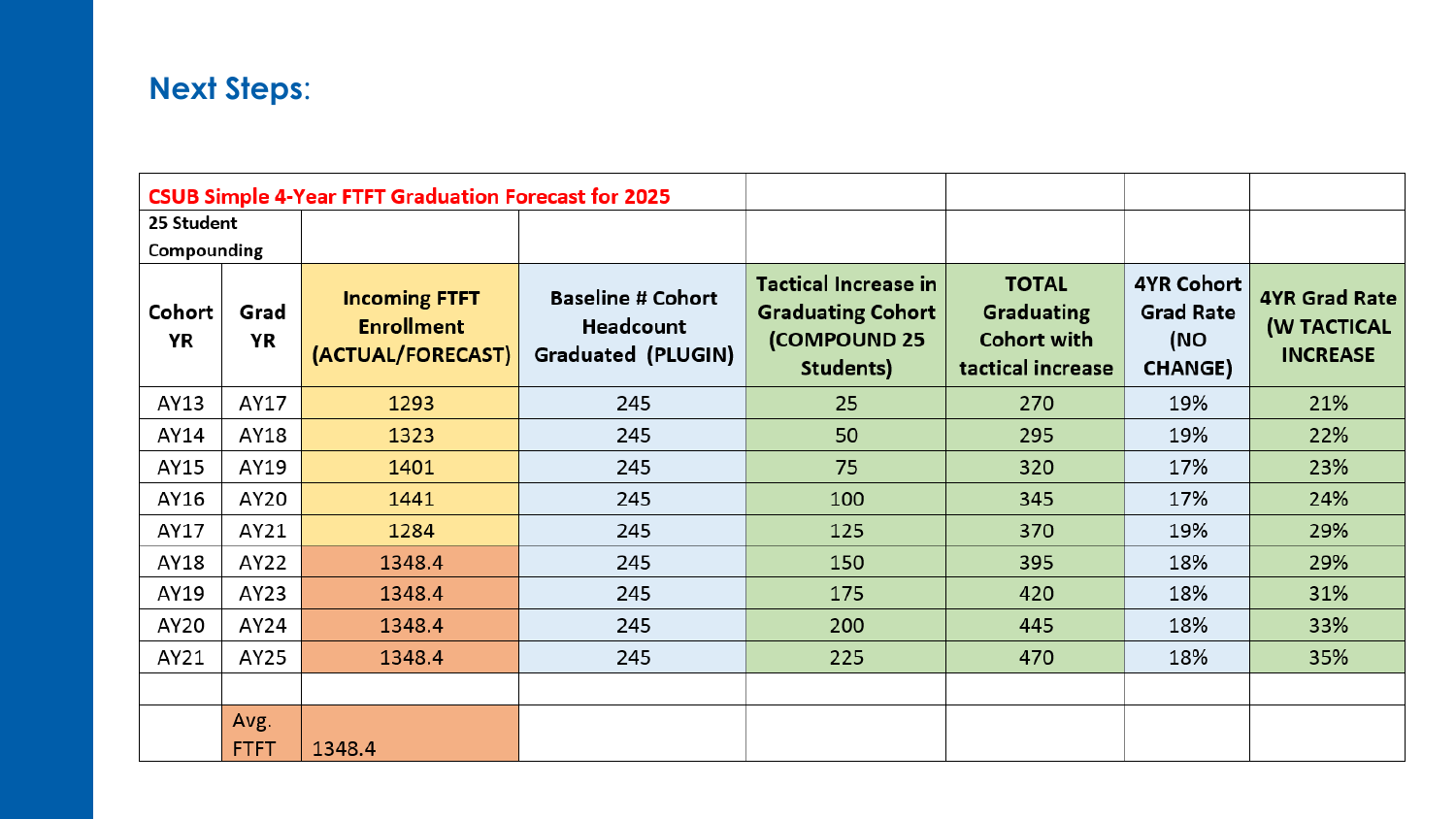## **Next Steps**:

## **Transfer Cohort:**

| <b>Cohort YR</b> | <b>Incoming</b><br><b>Transfer Cohort</b> | <b>Baseline # Cohort</b><br>Headcount<br>Graduated/Applied<br>for Graduation | <b>Tactical Increase</b><br>in Graduating<br>Cohort | <b>TOTAL Graduating</b><br><b>Cohort with tactical</b><br>increase | 2YR Cohort<br><b>Grad Rate</b> | 2YR Grad Rate (W)<br><b>TACTICAL</b><br><b>INCREASE</b> |
|------------------|-------------------------------------------|------------------------------------------------------------------------------|-----------------------------------------------------|--------------------------------------------------------------------|--------------------------------|---------------------------------------------------------|
| Fall 2013        | 603                                       | 210                                                                          |                                                     | 210                                                                | 34.8%                          | 34.8%                                                   |
| Fall 2014        | 659                                       | 287                                                                          |                                                     | 287                                                                | 43.6%                          | 43.6%                                                   |
| Fall 2015        | 835                                       | 353                                                                          | 12                                                  | 365                                                                | 42.3%                          | 43.7%                                                   |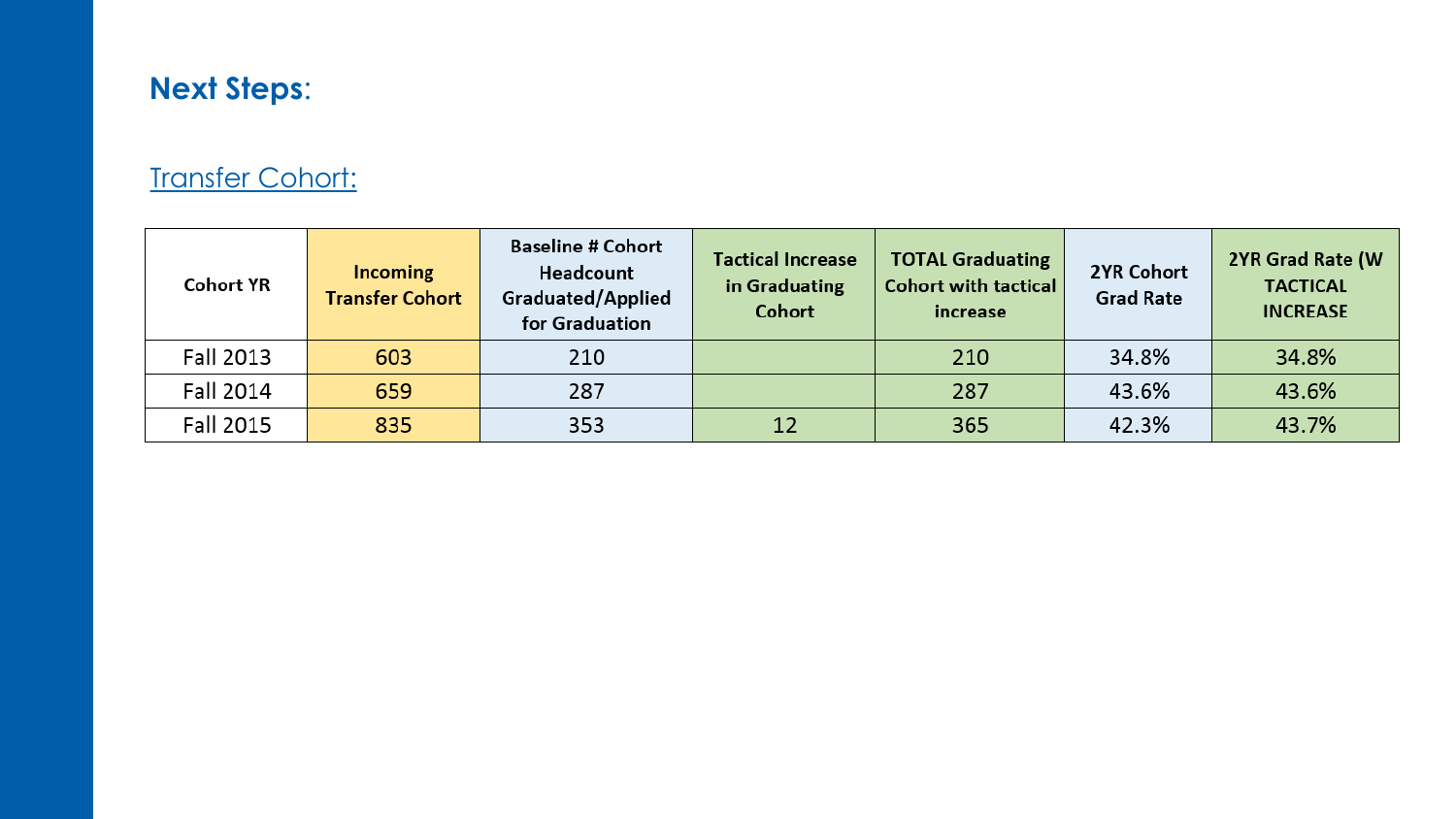## **Next Steps**:

- $\frac{44}{12}$  Start early with 2014 FTF and 2016 Transfer cohort
- $#$  Identify trends in roadblocks
- Work with academic departments on:
	- Course needs
	- Substitution/Waivers
- $#$  Implement periodic advising holds
	- Require students to check in at key milestones
	- Apply for graduation at 90-100 units
	- Super-senior hold